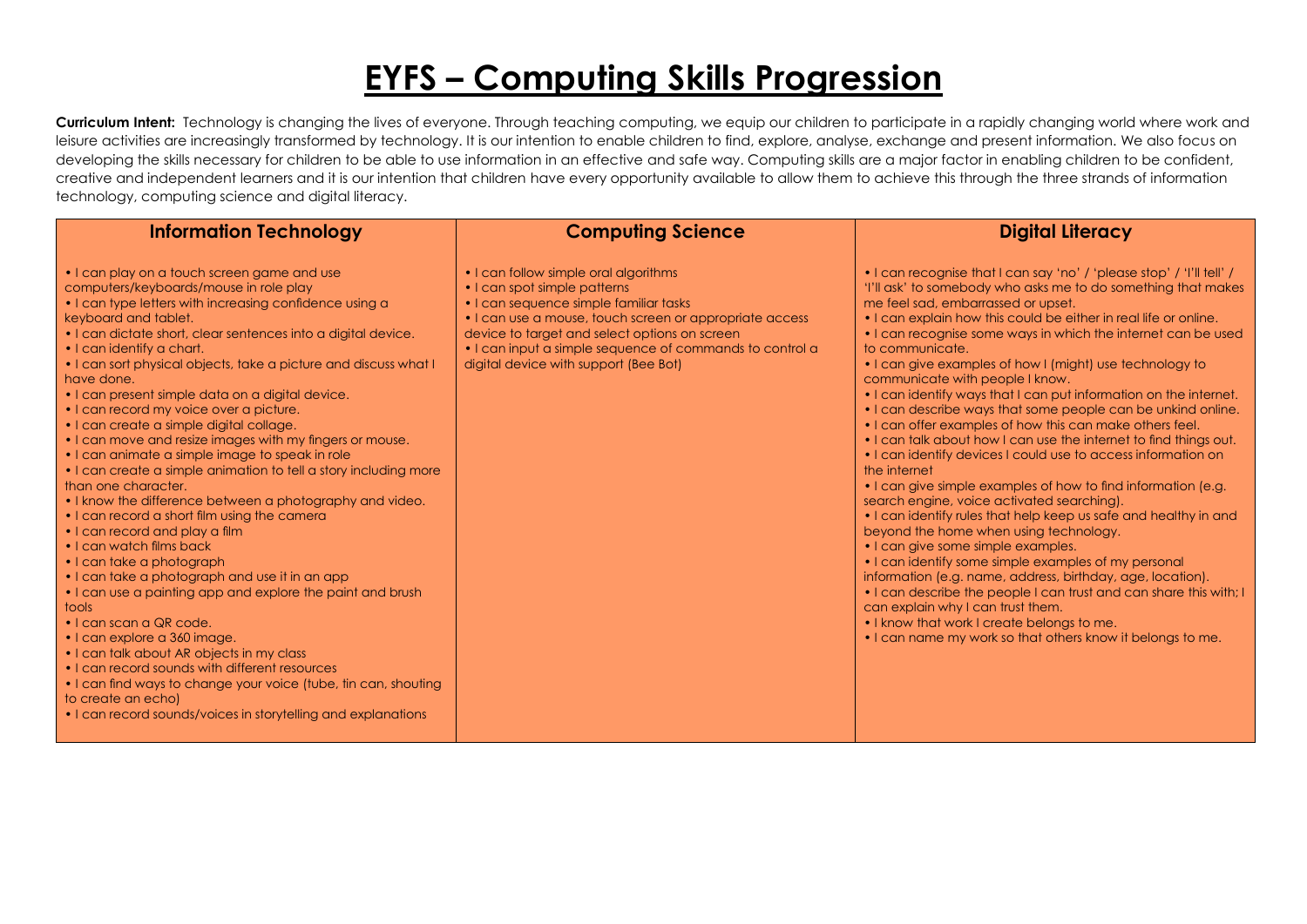## **Year 1 – Computing Skills Progression**

| <b>Information Technology</b>                                                                                                                                                                                                                                                                                                                                                                                                                                                                                                                                                                                                                                                                                                                                                                                                                                                                                                                                                                                                                                                                                                                                                                                                                                                                                                                                                                                                                                                                                                                                                                                                                          | <b>Computing Science</b>                                                                                                                                                                                                                                                                                                                                                                                                | <b>Digital Literacy</b>                                                                                                                                                                                                                                                                                                                                                                                                                                                                                                                                                                                                                                                                                                                                                                                                                                                                                                                                                                                                                                                                                                                                                                                                                                                                                                                                                                                                                                                                                                                                                                                                                                                                                                                                                                                |
|--------------------------------------------------------------------------------------------------------------------------------------------------------------------------------------------------------------------------------------------------------------------------------------------------------------------------------------------------------------------------------------------------------------------------------------------------------------------------------------------------------------------------------------------------------------------------------------------------------------------------------------------------------------------------------------------------------------------------------------------------------------------------------------------------------------------------------------------------------------------------------------------------------------------------------------------------------------------------------------------------------------------------------------------------------------------------------------------------------------------------------------------------------------------------------------------------------------------------------------------------------------------------------------------------------------------------------------------------------------------------------------------------------------------------------------------------------------------------------------------------------------------------------------------------------------------------------------------------------------------------------------------------------|-------------------------------------------------------------------------------------------------------------------------------------------------------------------------------------------------------------------------------------------------------------------------------------------------------------------------------------------------------------------------------------------------------------------------|--------------------------------------------------------------------------------------------------------------------------------------------------------------------------------------------------------------------------------------------------------------------------------------------------------------------------------------------------------------------------------------------------------------------------------------------------------------------------------------------------------------------------------------------------------------------------------------------------------------------------------------------------------------------------------------------------------------------------------------------------------------------------------------------------------------------------------------------------------------------------------------------------------------------------------------------------------------------------------------------------------------------------------------------------------------------------------------------------------------------------------------------------------------------------------------------------------------------------------------------------------------------------------------------------------------------------------------------------------------------------------------------------------------------------------------------------------------------------------------------------------------------------------------------------------------------------------------------------------------------------------------------------------------------------------------------------------------------------------------------------------------------------------------------------------|
| • I can confidently type words quickly and correctly on a<br>digital device.<br>• I can use the space bar to make space and delete to delete<br>letters/words<br>• I can make a new line using enter/return<br>• I can dictate into a digital device more accurately and with<br>punctuation.<br>• I can sort images or text into two or more categories on a<br>digital device.<br>• I can collect data on a topic.<br>• I can create a tally chart and pictogram.<br>• I can record myself explaining what I have done and what it<br>shows me.<br>• I can add labels to an image<br>• I can order images to create a simple storyboard.<br>• I can create a simple spider diagram.<br>• I can sequence a series of pictures to explain my<br>understanding of a topic.<br>• I can add filters and stickers to enhance an animation of a<br>character.<br>. I can create an animation to tell a story with more than one<br>scene.<br>• I can add my own pictures to my story animation.<br>• I can record a film using the camera app.<br>• I can select images and record a voiceover.<br>• I can highlight and zoom into images as I record.<br>• I can edit a photo with simple tools<br>. I can use a paint/drawing app to create a digital image<br>• I can begin to cut out an image to layer on another image.<br>• I can explore an interactive 360 image.<br>• I can scan a trigger image to begin a AR experience.<br>• I can pretend to interact with AR objects.<br>• I can create a sequence of sounds (instruments,<br>apps/software)<br>• I can explore short and long sounds.<br>• I can record my voice and add different effects. | • I understand what algorithms are<br>• I can write simple algorithms<br>• I understand the sequence of algorithms is important<br>• I can debug simple algorithms<br>• I understand that algorithms are implemented as programs<br>on digital devices<br>• I can create a simple program e.g. sequence of instructions<br>for a Bee Bot<br>• I can use sequence in programs I can locate and fix bugs in<br>my program | • I can recognise that there may be people online who could<br>make me feel sad, embarrassed or upset.<br>• If something happens that makes me feel sad, worried,<br>uncomfortable or frightened I can give examples of when and<br>how to speak to an adult I can trust.<br>. I can use the internet with adult support to communicate with<br>people I know.<br>• I can explain why it is important to be considerate and kind<br>to people online.<br>• I can recognise that information can stay online and could<br>be copied.<br>• I can describe what information I should not put online<br>without asking a trusted adult first<br>• I can describe how to behave online in ways that do not<br>upset others and can give examples.<br>• I can use the internet to find things out.<br>• I can use simple keywords in search engines<br>• I can describe and demonstrate how to get help from a<br>trusted adult or helpline if I find content that makes me feel<br>sad, uncomfortable worried or frightened.<br>• I can explain rules to keep us safe when we are using<br>technology both in and beyond the home.<br>• I can give examples of some of these rules.<br>• I can recognise more detailed examples of information that is<br>personal to me (e.g. where I live, my family's names, where I go<br>to school).<br>. I can explain why I should always ask a trusted adult before I<br>share any information about myself online.<br>. I can explain how passwords can be used to protect<br>information and devices.<br>. I can explain why work I create using technology belongs to<br>me.<br>• I can say why it belongs to me (e.g. 'it is my idea' or 'I<br>designed it').<br>• I can save my work so that others know it belongs to me (e.g.<br>filename, name on content). |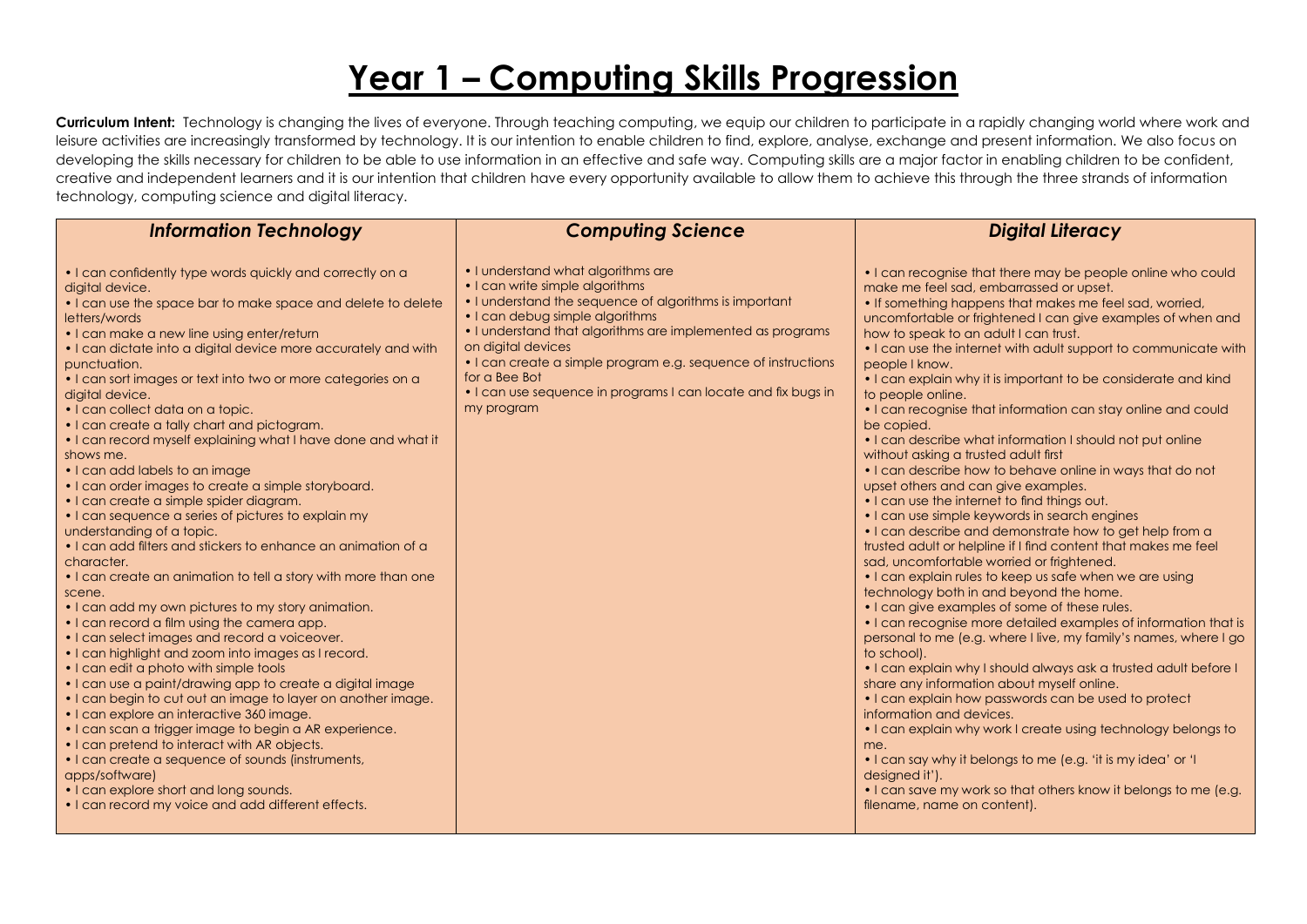# **Year 2 – Computing Skills Progression**

| <b>Information Technology</b>                                                                                                                                                                                                                                                                                                                                                                                                                                                                                                                                                                                                                                                                                                                                                                                                                                                                                                                                                                                                                                                                                                                                                                                                                                                                                                                                                                                                                                                                                                                                                                                                                                                                                                                                                                                                          | <b>Computing Science</b>                                                                                                                                                                                                                                                                                                                                                                                                                                                                                                                                                                              | <b>Digital Literacy</b>                                                                                                                                                                                                                                                                                                                                                                                                                                                                                                                                                                                                                                                                                                                                                                                                                                                                                                                                                                                                                                                                                                                                                                                                                                                                                                                                                                                                                                                                                                                                                                                                                                                                                                                                                                                                                                                                                                                                                                                             |
|----------------------------------------------------------------------------------------------------------------------------------------------------------------------------------------------------------------------------------------------------------------------------------------------------------------------------------------------------------------------------------------------------------------------------------------------------------------------------------------------------------------------------------------------------------------------------------------------------------------------------------------------------------------------------------------------------------------------------------------------------------------------------------------------------------------------------------------------------------------------------------------------------------------------------------------------------------------------------------------------------------------------------------------------------------------------------------------------------------------------------------------------------------------------------------------------------------------------------------------------------------------------------------------------------------------------------------------------------------------------------------------------------------------------------------------------------------------------------------------------------------------------------------------------------------------------------------------------------------------------------------------------------------------------------------------------------------------------------------------------------------------------------------------------------------------------------------------|-------------------------------------------------------------------------------------------------------------------------------------------------------------------------------------------------------------------------------------------------------------------------------------------------------------------------------------------------------------------------------------------------------------------------------------------------------------------------------------------------------------------------------------------------------------------------------------------------------|---------------------------------------------------------------------------------------------------------------------------------------------------------------------------------------------------------------------------------------------------------------------------------------------------------------------------------------------------------------------------------------------------------------------------------------------------------------------------------------------------------------------------------------------------------------------------------------------------------------------------------------------------------------------------------------------------------------------------------------------------------------------------------------------------------------------------------------------------------------------------------------------------------------------------------------------------------------------------------------------------------------------------------------------------------------------------------------------------------------------------------------------------------------------------------------------------------------------------------------------------------------------------------------------------------------------------------------------------------------------------------------------------------------------------------------------------------------------------------------------------------------------------------------------------------------------------------------------------------------------------------------------------------------------------------------------------------------------------------------------------------------------------------------------------------------------------------------------------------------------------------------------------------------------------------------------------------------------------------------------------------------------|
| • I can use the space bar only once between words and use<br>touch to navigate to words letter to edit<br>• I can copy and paste images and text<br>• Use caps locks for capital letters.<br>• I can add images alongside text in a word processed<br>document.<br>• I can dictate longer passages into a digital device with<br>accurate punctuation.<br>• I can sort digital objects into a range of charts such as Venn<br>diagrams, carroll diagrams and bar charts using different apps<br>and software.<br>• I can orally record myself explaining what the data shows<br>me.<br>. I can create a branching database using questions<br>I I can add voice labels to an image.<br>$\cdot$ I can add a voice recording to a storyboard.<br>. I can add speech bubbles to an image to show what a<br>character thinks.<br>. I can import images to a project from the web and camera<br>roll<br>• I can create multiple animations of an image and edit these<br>together.<br>• I can create a simple stop motion animation.<br>• I can explain how an animation/flip book works<br>$\cdot$ I can write and record a script using a teleprompter tool.<br>• I can use tools to add effects to a video<br>• I can begin to use green screen techniques with support<br>$\cdot$ I can edit a photo (crop, filters, mark up etc)<br>• I can select and use tools to create digital imagery -<br>controlling the pen and using the fill tool<br>. I can cut images with accuarcy to layer on other images.<br>. I can draw my own 360 image and explore it in VR.<br>• I can bring objects into my surroundings using Augmented<br>Reality. • I can create my own QR code<br>• Create a musical composition using software<br>• I can record my own sound effects.<br>• I can record my voice over a compositions to perform a<br>song. | • I can write algorithms for everyday tasks<br>• I can use logical reasoning to predict the outcome of<br>algorithms<br>· I understand decomposition is breaking objects/processes<br>down • I can implement simple algorithms on digital devices<br>(Bee Bots, Apps: Daisy the Dino)<br>• I can debug algorithms<br>. I understand programs execute by following precise and<br>unambiguous instructions<br>. I can create programs on a variety of digital devices . I can<br>debug programs of increasing complexity<br>• I can use logical reasoning to predict the outcome of simple<br>programs | • I can explain how other people's identity online can be<br>different to their identity in real life.<br>• I can describe ways in which people might make themselves<br>look different online.<br>• I can give examples of issues online that might make me feel<br>sad, worried, uncomfortable or frightened; I can give examples<br>of how I might get help.<br>• I can use the internet to communicate with people I don't<br>know well (e.g. email a penpal in another school/country).<br>• I can give examples of how I might use technology to<br>communicate with others I don't know well.<br>• I can explain how information put online about me can last<br>for a long time.<br>• I know who to talk to if I think someone has made a mistake<br>about putting something online.<br>• I can give examples of bullying behaviour and how it could<br>look online.<br>. I understand how bullying can make someone feel.<br>. I can talk about how someone can/would get help about<br>being bullied online or offline.<br>• I can use keywords in search engines.<br>• I can demonstrate how to navigate a simple webpage to get<br>to information I need (e.g. home, forward, back buttons; links,<br>tabs and sections).<br>• I can explain what voice activated searching is and how it<br>might be used (e.g. Alexa, Google Now, Siri).<br>• I can explain the difference between things that are<br>imaginary, 'made up' or 'make believe' and things that are<br>'true' or 'real'. • I can explain why some information I find<br>online may not be true. I can explain simple guidance for<br>using technology in different environments and settings.<br>. I can say how those rules/guides can help me<br>• I can describe why other people's work belongs to them.<br>• I can recognise that content on the internet may belong to<br>other people. • I can describe why other people's work<br>belongs to them. • I can recognise that content on the internet<br>may belong to other people. |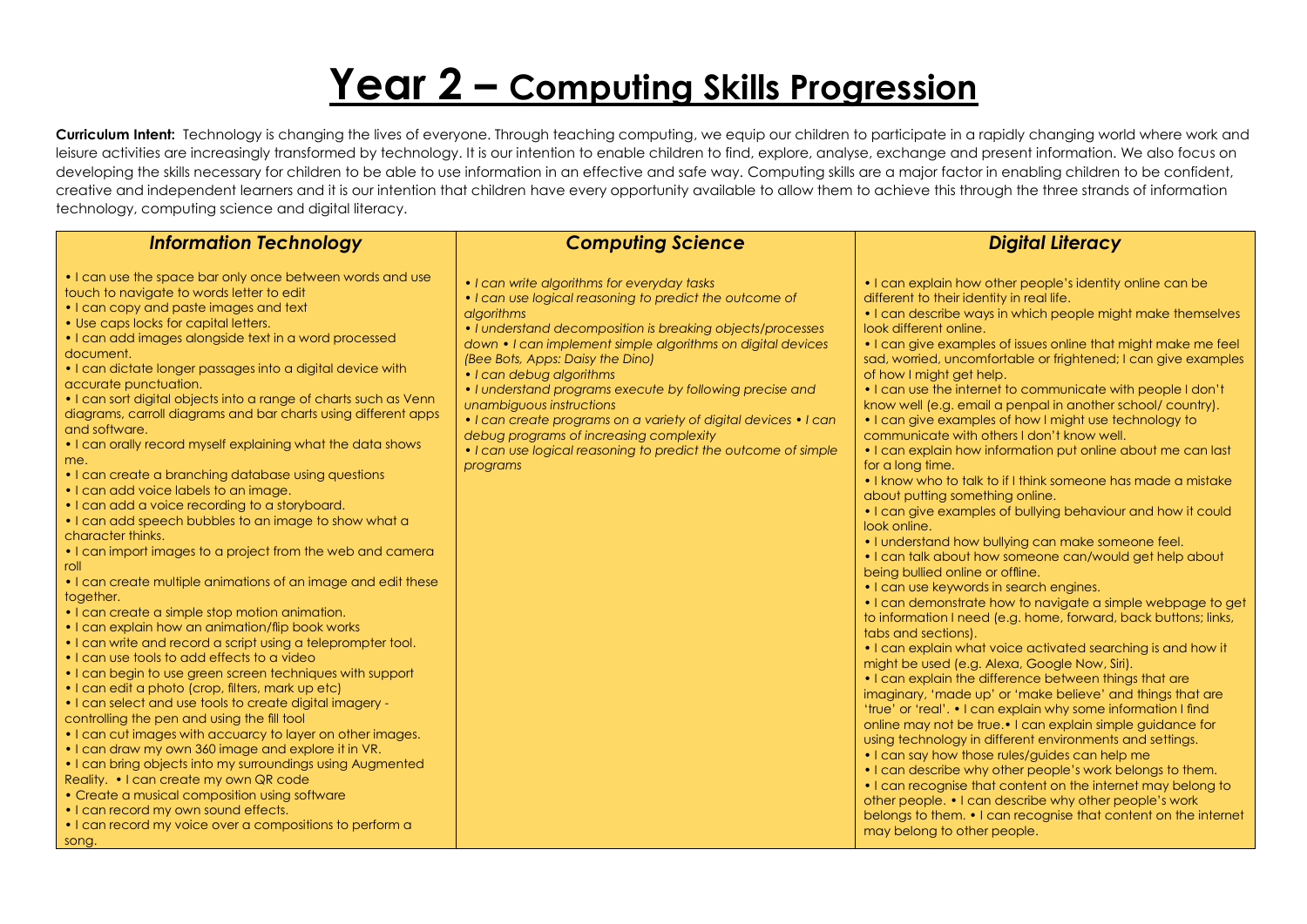# **Year 3 – Computing Skills Progression**

| <b>Information Technology</b>                                                                                                                                                                                                                                                                                                                                                                                                                                                                                                                                                                                                                                                                                                                                                                                                                                                                                                                                                                                                                                                                                                                                                                                                                                                                                                                                                                                                                                                                                                                                                                                                                                                                                                                                                                                                                                                                      | <b>Computing Science</b>                                                                                                                                                                                                                                                                                                                                                                                                                                                                                                                                                                                                                                                                                            | <b>Digital Literacy</b>                                                                                                                                                                                                                                                                                                                                                                                                                                                                                                                                                                                                                                                                                                                                                                                                                                                                                                                                                                                                                                                                                                                                                                                                                                                                                                                                                                                                                                                                                                                                                                                                                                                                                                                                                                                                                                                                                                                                                                                                                                                                                                                                                                                                                                                                                                                                                                                                                                                                                                                                                                                                                                                                                                                                |
|----------------------------------------------------------------------------------------------------------------------------------------------------------------------------------------------------------------------------------------------------------------------------------------------------------------------------------------------------------------------------------------------------------------------------------------------------------------------------------------------------------------------------------------------------------------------------------------------------------------------------------------------------------------------------------------------------------------------------------------------------------------------------------------------------------------------------------------------------------------------------------------------------------------------------------------------------------------------------------------------------------------------------------------------------------------------------------------------------------------------------------------------------------------------------------------------------------------------------------------------------------------------------------------------------------------------------------------------------------------------------------------------------------------------------------------------------------------------------------------------------------------------------------------------------------------------------------------------------------------------------------------------------------------------------------------------------------------------------------------------------------------------------------------------------------------------------------------------------------------------------------------------------|---------------------------------------------------------------------------------------------------------------------------------------------------------------------------------------------------------------------------------------------------------------------------------------------------------------------------------------------------------------------------------------------------------------------------------------------------------------------------------------------------------------------------------------------------------------------------------------------------------------------------------------------------------------------------------------------------------------------|--------------------------------------------------------------------------------------------------------------------------------------------------------------------------------------------------------------------------------------------------------------------------------------------------------------------------------------------------------------------------------------------------------------------------------------------------------------------------------------------------------------------------------------------------------------------------------------------------------------------------------------------------------------------------------------------------------------------------------------------------------------------------------------------------------------------------------------------------------------------------------------------------------------------------------------------------------------------------------------------------------------------------------------------------------------------------------------------------------------------------------------------------------------------------------------------------------------------------------------------------------------------------------------------------------------------------------------------------------------------------------------------------------------------------------------------------------------------------------------------------------------------------------------------------------------------------------------------------------------------------------------------------------------------------------------------------------------------------------------------------------------------------------------------------------------------------------------------------------------------------------------------------------------------------------------------------------------------------------------------------------------------------------------------------------------------------------------------------------------------------------------------------------------------------------------------------------------------------------------------------------------------------------------------------------------------------------------------------------------------------------------------------------------------------------------------------------------------------------------------------------------------------------------------------------------------------------------------------------------------------------------------------------------------------------------------------------------------------------------------------------|
| • I can use index fingers on keyboard home keys (f/j), use left<br>fingers for a/s/ d/f/g, and use right fingers for h/j/k/l<br>• I can edit the style and effect of my text and images to make<br>my document more engaging and eye-catching. For example,<br>borders and shadows.<br>• I can use cut, copy and paste to quickly duplicate and<br>organise text.<br>• I can create my own sorting diagram and complete a data<br>handling activity with it using images and text.<br>• I can start to input simple data into a spreadsheet.<br>• I can create a feelings chart exploring a story or characters<br>feelings.<br>• I can create an interactive comic with sounds, formatted text<br>and video.<br>• I can annotate an image with videos<br>• I can create a simple web page.<br>• I can create a simple digital timeline/mindmap<br>• I can create animations of faces to speak in role with more life-<br>like realistic outcomes.<br>• I can improve stop motion animation clips with techniques like<br>onion skinning.<br>• I can use animation tools in presenting software to create<br>simple animations.<br>• I can sequence clips of mixed media in a timeline and record<br>a voiceover<br>• I can trim and cut film clips and add titles and transitions<br>• I can independently create a green screen clip.<br>• I can create my own movie trailer.<br>• I can confidently take and manipulate photos<br>• I can create a digital image using a range of tools, pens,<br>brushes and effects<br>• I can create transparent images with Instant Alpha<br>• I can create my own digital 360 image and explore it in VR<br>• I can create my own images and bring it into my surroundings<br>through AR • I can create and edit purposeful compositions<br>using music software to create mood or a certain style • I can<br>experiment with live loops to create a song. | • I can create algorithms for use when<br>programming<br>• I can decompose tasks (such as animations)<br>into separate steps to create an algorithm<br>• I understand abstraction is focusing on<br>important information • I can identify patterns in<br>an algorithm I can use repetition in algorithms<br>• I can design and create programs<br>• I can write programs that accomplish specific<br>goals<br>• I can use repetition in programs I can work<br>with various forms of input<br>. I understand that computers in a school are<br>connected together in a network<br>• I understand why computers are networked<br>• I understand the difference between the<br>Internet and the World Wide Web (WWW) | • I can explain what is meant by the term 'identity'.<br>• I can explain how I can represent myself in different ways online. • I can<br>explain ways in which and why I might change my identity depending on<br>what I am doing online (e.g. gaming; using an avatar; social media). • I can<br>describe ways people who have similar likes and interests can get together<br>online. • I can give examples of technology-specific forms of communication<br>(e.g. emojis, acronyms, text speak).<br>. I can explain some risks of communicating online with others I don't know<br>well. • I can explain how my and other people's feelings can be hurt by what<br>is said or written online.<br>• I can explain why I should be careful who I trust online and what<br>information I can trust them with. I can explain why I can take back my trust<br>in someone or something if I feel nervous, uncomfortable or worried. • I can<br>explain what it means to 'know someone' online and why this might be<br>different from knowing someone in real life. I can explain what is meant by<br>'trusting someone online'. I can explain why this is different from 'liking<br>someone online'.• I can search for information about myself online.• I can<br>recognise I need to be careful before I share anything about myself or others<br>online.<br>. I know who I should ask if I am not sure if I should put something online. I<br>can explain what bullying is and can describe how people may bully others.•<br>I can describe rules about how to behave online and how I follow them.<br>• I can use key phrases in search engines. • I can explain what<br>autocomplete is and how to choose the best suggestion.<br>• I can explain how the internet can be used to sell and buy things • I can<br>explain the difference between a 'belief', an 'opinion' and a 'fact' • I can<br>explain why spending too much time using technology can sometimes have<br>a negative impact on me; I can give some examples of activities where it is<br>easy to spend a lot of time engaged (e.g. games, films, videos).<br>•I can give reasons why I should only share information with people I choose<br>to and can trust. I can explain that if I am not sure or I feel pressured, I should<br>ask a trusted adult. • I understand and can give reasons why passwords are<br>important. • I can describe simple strategies for creating and keeping<br>passwords private. • I can describe how connected devices can collect and<br>share my information with others.<br>• I can explain why copying someone else's work from the internet without<br>permission can cause problems. • I can give examples of what those<br>problems might be. |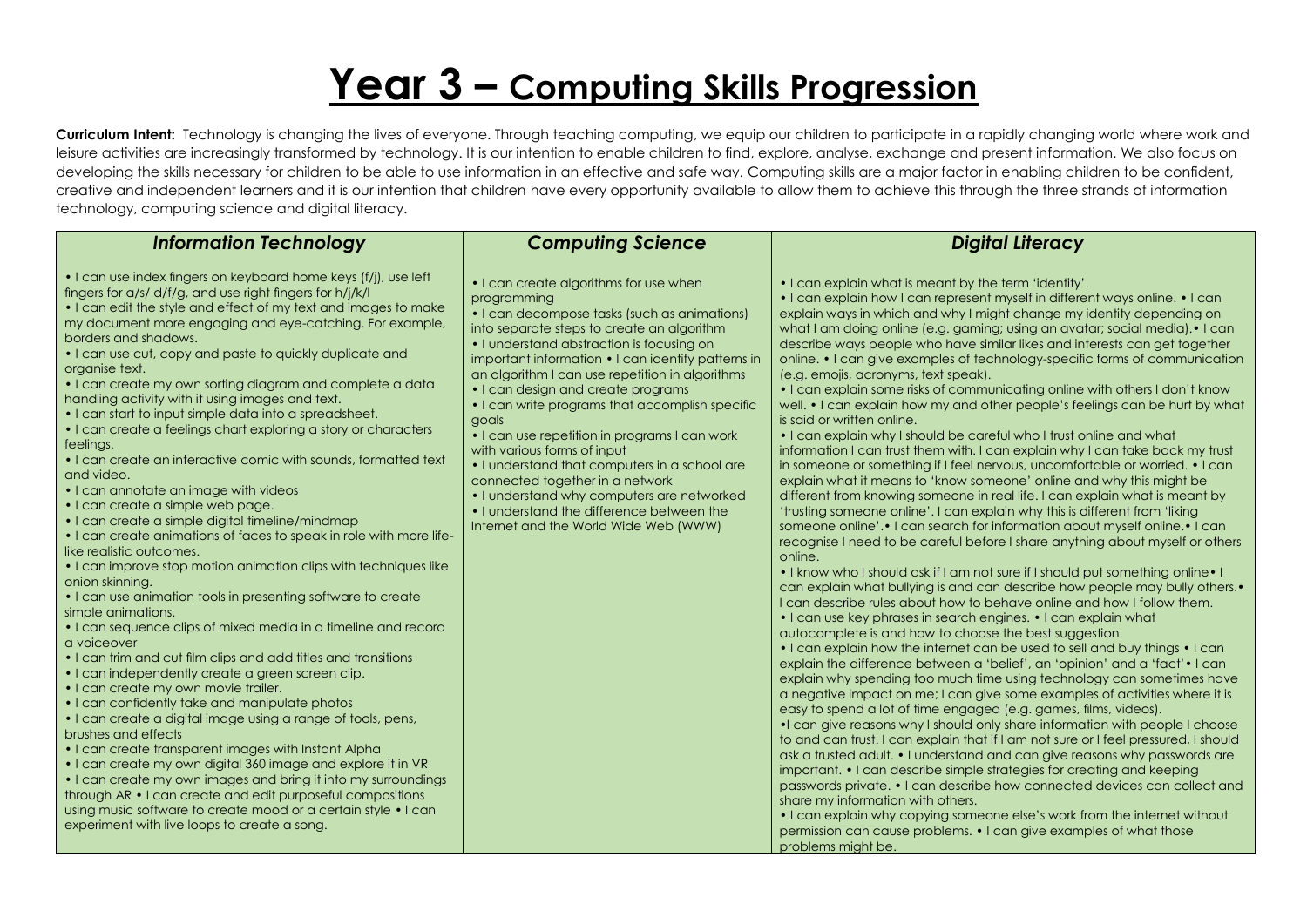# **Year 4 – Computing Skills Progression**

| <b>Information Technology</b>                                                                                                                                                                                                                                                                                                                                                                                                                                                                                                                                                                                                                                                                                                                                                                                                                                                                                                                                                                                                                                                                                                                                                                                                                                                                                                                                                                                                                                                                                                                                                                                                                                                                                                                                                                                                                                                                                                                                                                                      | <b>Computing Science</b>                                                                                                                                                                                                                                                                                                                                                                                                                                                                                                                                                                                                                                                                                                          | <b>Digital Literacy</b>                                                                                                                                                                                                                                                                                                                                                                                                                                                                                                                                                                                                                                                                                                                                                                                                                                                                                                                                                                                                                                                                                                                                                                                                                                                                                                                                                                                                                                                                                                                                                                                                                                                                                                                                                                                                                                                                                                                                                                                                                                                                                                                                                                                                                                                                                                                                                                                                                                                                                                                                                                                                          |
|--------------------------------------------------------------------------------------------------------------------------------------------------------------------------------------------------------------------------------------------------------------------------------------------------------------------------------------------------------------------------------------------------------------------------------------------------------------------------------------------------------------------------------------------------------------------------------------------------------------------------------------------------------------------------------------------------------------------------------------------------------------------------------------------------------------------------------------------------------------------------------------------------------------------------------------------------------------------------------------------------------------------------------------------------------------------------------------------------------------------------------------------------------------------------------------------------------------------------------------------------------------------------------------------------------------------------------------------------------------------------------------------------------------------------------------------------------------------------------------------------------------------------------------------------------------------------------------------------------------------------------------------------------------------------------------------------------------------------------------------------------------------------------------------------------------------------------------------------------------------------------------------------------------------------------------------------------------------------------------------------------------------|-----------------------------------------------------------------------------------------------------------------------------------------------------------------------------------------------------------------------------------------------------------------------------------------------------------------------------------------------------------------------------------------------------------------------------------------------------------------------------------------------------------------------------------------------------------------------------------------------------------------------------------------------------------------------------------------------------------------------------------|----------------------------------------------------------------------------------------------------------------------------------------------------------------------------------------------------------------------------------------------------------------------------------------------------------------------------------------------------------------------------------------------------------------------------------------------------------------------------------------------------------------------------------------------------------------------------------------------------------------------------------------------------------------------------------------------------------------------------------------------------------------------------------------------------------------------------------------------------------------------------------------------------------------------------------------------------------------------------------------------------------------------------------------------------------------------------------------------------------------------------------------------------------------------------------------------------------------------------------------------------------------------------------------------------------------------------------------------------------------------------------------------------------------------------------------------------------------------------------------------------------------------------------------------------------------------------------------------------------------------------------------------------------------------------------------------------------------------------------------------------------------------------------------------------------------------------------------------------------------------------------------------------------------------------------------------------------------------------------------------------------------------------------------------------------------------------------------------------------------------------------------------------------------------------------------------------------------------------------------------------------------------------------------------------------------------------------------------------------------------------------------------------------------------------------------------------------------------------------------------------------------------------------------------------------------------------------------------------------------------------------|
| • I can combine digital images from different sources, objects,<br>and text to make a final piece of a variety of tasks: posters,<br>documents, eBooks, scripts, leaflets.<br>• Confidently and regularly use text shortcuts such as cut, copy<br>and paste and delete to organise text<br>• Use font sizes appropriately for audience and purpose. \Use spell<br>check and thesaurus including through Siri and other AI<br>technology<br>• I can create my own online multiple choice questionnaire.<br>• I can input data into a spreadsheet and export the data in a<br>variety of ways: charts, bar charts, pie charts.<br>• I understand how data is collected.<br>• I can create an interactive quiz eBook introducing hyperlinks.<br>• I can create an eBook with text, images and sound.<br>• I can create a presentation demonstrating my understanding<br>with a range of media.<br>• I can create a digital timeline/mindmap and include different<br>media - sound and video.<br>• I can take multiple animations of a character I have created<br>and edit them together for a longer video.<br>• I can use software to create a 3D animated story.<br>• I can use line draw tool to create animations.<br>. I can add music and sound effects to my films<br>• I can add animated titles and transitions<br>• I can add simple subtitles to a video clip.<br>• I can use confidently use green screen adding animated<br>backgrounds.<br>. I can enhance digital images and photographs using crop,<br>brightness, contrast & resize<br>• I can manipulate shapes to create digital art.<br>• I can draw a series of images and export as an animated GIF<br>• I can create my own 360 video.<br>• I can use the camera to create a 360 image.<br>. I can add multiple objects into my surroundings through AR to<br>explain a concept.<br>• Edit sound effects for a purpose.<br>• Create a simple four chord song following the correct rhythm.<br>• I can record a radio broadcast or audiobook. | • I can use abstraction to focus on what's<br>important in my design<br>• I can write increasingly more precise<br>algorithms for use when programming.<br>• I can use simple selection in algorithms<br>• I can use logical reasoning to detect and<br>correct errors in programs<br>• I can use simple selection in programs ~<br>• I can work with various forms of output<br>• I can use logical reasoning to systematically<br>detect and correct errors in programs<br>• I can work with various forms of output<br>• I understand that servers on the Internet are<br>located across the planet<br>• I understand how email is sent across the<br>Internet<br>. I understand how the Internet enables us to<br>collaborate | • I can explain how my online identity can be different to the identity I<br>present in 'real life' • Knowing this, I can describe the right decisions about<br>how I interact with others and how others perceive me • I can describe<br>strategies for safe and fun experiences in a range of online social<br>environments • I can give examples of how to be respectful to others<br>online. I can describe how others can find out information about me by<br>looking online.<br>• I can explain ways that some of the information about me online could<br>have been created, copied or shared by others. • I can identify some<br>online technologies where bullying might take place. • I can describe ways<br>people can be bullied through a range of media (e.g. image, video, text,<br>chat). I can explain why I need to think carefully about how content I post<br>might affect others, their feelings and how it may affect how others feel<br>about them (their reputation) • I can analyse information and differentiate<br>between 'opinions', 'beliefs' and 'facts'. I understand what criteria have to<br>be met before something is a 'fact'. • I can describe how I can search for<br>information within a wide group of technologies (e.g. social media, image<br>sites, video sites). • I can describe some of the methods used to encourage<br>people to buy things online (e.g. advertising offers; in-app purchases, pop-<br>ups) and can recognise some of these when they appear online. • I can<br>explain that some people I 'meet online' (e.g. through social media) may<br>be computer programmes pretending to be real people. • can explain<br>why lots of people sharing the same opinions or beliefs online does not<br>make those opinions or beliefs true. • I can explain how using technology<br>can distract me from other things I might do or should be doing. • I can<br>identify times or situations when I might need to limit the amount of time I<br>use technology. • I can suggest strategies to help me limit this time. • I can<br>explain what a strong password is. • I can describe strategies for keeping<br>my personal information private, depending on context. • I can explain<br>that others online can pretend to be me or other people, including my<br>friends • I can suggest reasons why they might do this • I can explain how<br>internet use can be monitored. • When searching on the internet for<br>content to use, I can explain why I need to consider who owns it and<br>whether I have the right to reuse it. • I can give some simple examples. |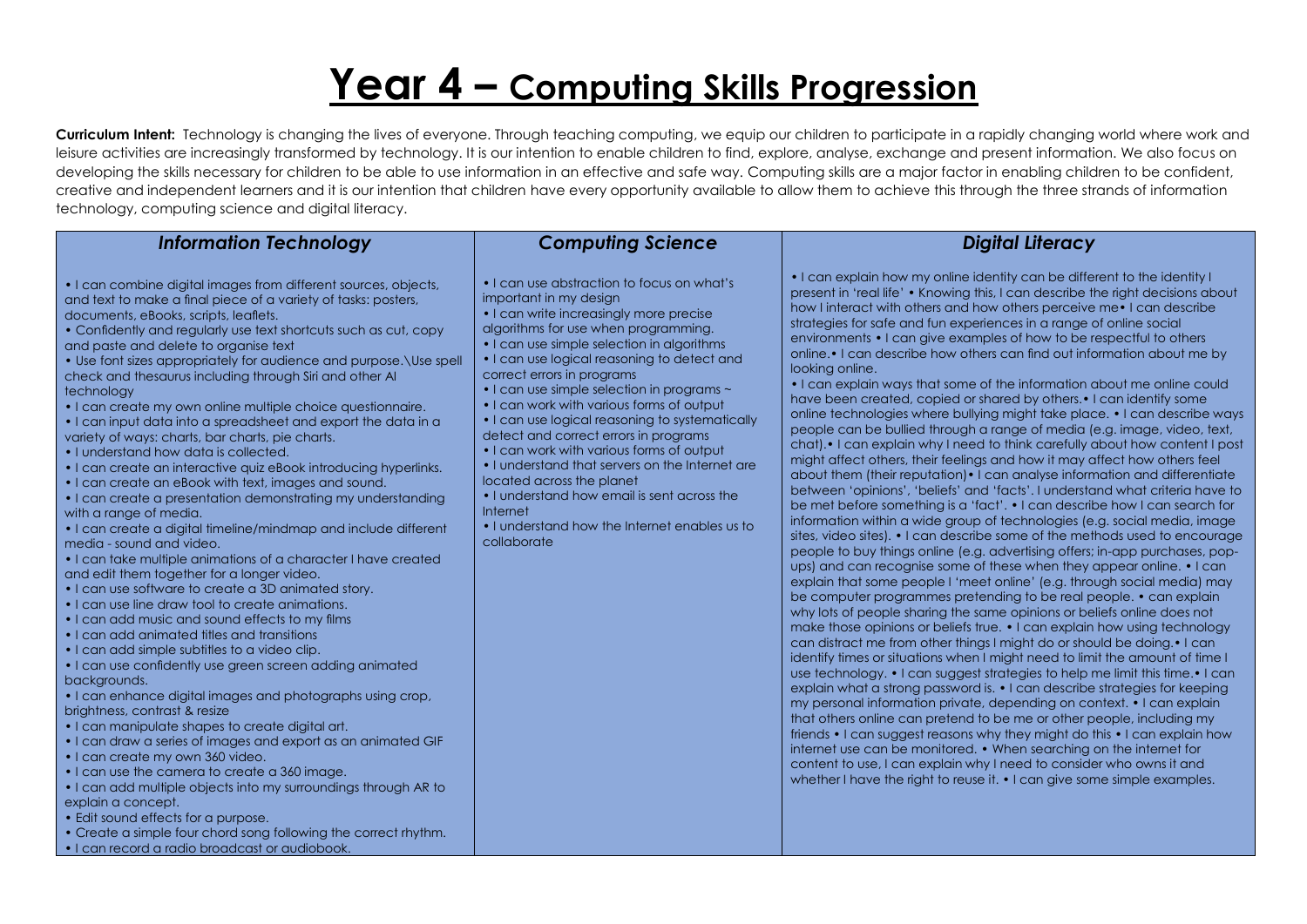# **Year 5 – Computing Skills Progression**

| <b>Information Technology</b>                                                                                                                                                                                                                                                                                                                                                                                                                                                                                                                                                                                                                                                                                                                                                                                                                                                                                                                                                                                                                                                                                                                                                                                                                                                                                                                                                                                                                                                                                                                                                                                                                                                                                                                                                                                                                                                                                                                                                                                                                                                                | <b>Computing Science</b>                                                                                                                                                                                                                                                                                                                                                                                                                                                                                                                                                                                                                                                                                                                                                                                                                                                                                                                                                                              | <b>Digital Literacy</b>                                                                                                                                                                                                                                                                                                                                                                                                                                                                                                                                                                                                                                                                                                                                                                                                                                                                                                                                                                                                                                                                                                                                                                                                                                                                                                                                                                                                                                                                                                                                                                                                                                                                                                                                                                                                                                                                                                                                                                                                                                                                                                                                                                                                                                                                                                                                                                                                                                                                                                                                                                                                                                                                                                                                                                                                                                                                                                                                                                                                                                                                                                                                                                            |
|----------------------------------------------------------------------------------------------------------------------------------------------------------------------------------------------------------------------------------------------------------------------------------------------------------------------------------------------------------------------------------------------------------------------------------------------------------------------------------------------------------------------------------------------------------------------------------------------------------------------------------------------------------------------------------------------------------------------------------------------------------------------------------------------------------------------------------------------------------------------------------------------------------------------------------------------------------------------------------------------------------------------------------------------------------------------------------------------------------------------------------------------------------------------------------------------------------------------------------------------------------------------------------------------------------------------------------------------------------------------------------------------------------------------------------------------------------------------------------------------------------------------------------------------------------------------------------------------------------------------------------------------------------------------------------------------------------------------------------------------------------------------------------------------------------------------------------------------------------------------------------------------------------------------------------------------------------------------------------------------------------------------------------------------------------------------------------------------|-------------------------------------------------------------------------------------------------------------------------------------------------------------------------------------------------------------------------------------------------------------------------------------------------------------------------------------------------------------------------------------------------------------------------------------------------------------------------------------------------------------------------------------------------------------------------------------------------------------------------------------------------------------------------------------------------------------------------------------------------------------------------------------------------------------------------------------------------------------------------------------------------------------------------------------------------------------------------------------------------------|----------------------------------------------------------------------------------------------------------------------------------------------------------------------------------------------------------------------------------------------------------------------------------------------------------------------------------------------------------------------------------------------------------------------------------------------------------------------------------------------------------------------------------------------------------------------------------------------------------------------------------------------------------------------------------------------------------------------------------------------------------------------------------------------------------------------------------------------------------------------------------------------------------------------------------------------------------------------------------------------------------------------------------------------------------------------------------------------------------------------------------------------------------------------------------------------------------------------------------------------------------------------------------------------------------------------------------------------------------------------------------------------------------------------------------------------------------------------------------------------------------------------------------------------------------------------------------------------------------------------------------------------------------------------------------------------------------------------------------------------------------------------------------------------------------------------------------------------------------------------------------------------------------------------------------------------------------------------------------------------------------------------------------------------------------------------------------------------------------------------------------------------------------------------------------------------------------------------------------------------------------------------------------------------------------------------------------------------------------------------------------------------------------------------------------------------------------------------------------------------------------------------------------------------------------------------------------------------------------------------------------------------------------------------------------------------------------------------------------------------------------------------------------------------------------------------------------------------------------------------------------------------------------------------------------------------------------------------------------------------------------------------------------------------------------------------------------------------------------------------------------------------------------------------------------------------------|
| • I can start to apply other useful effects to my documents such as<br>hyperlinks. • I can import sounds to accompany and enhance the text in<br>my document. • I can organise and reorganise text on screen to suit a<br>purpose • I can create and publish my own online questionnaire and<br>analyse the results.<br>• I can use simple formulae to solve calculations including = sum and<br>other statistical functions<br>. I can edit and format difference cells in a spreadsheet.<br>. I can collaborate with peers using online tools, e.g. blogs, Google Drive,<br>Office 365<br>• I can create and export an interactive presentation including a variety<br>of media, animations, transitions and other effects.<br>• I can create an interactive guide to a image by embedding digital<br>content and publishing it online.<br>• I can create a webpage and embed video.<br>• I can record animations of different characters and edit them together<br>to create an interview.<br>• I can add green screen effects to a stop motion animation.<br>. I can create flip book animation using digital drawings and export as a<br>Gif or video<br>• I can use cutaway and split screen tools in iMovie.<br>• I can evaluate and improve the best video tools to best explain my<br>understanding.<br>• I can further improve green screen clips using crop and resize and<br>explore more creative ways to use the tool - wearing green clothes and<br>the masking tool.<br>• I can make a digital photo using camera settings<br>• I can enhance digital photos and images using crop, brightness and<br>resize tools<br>. I can link and explain how to photoshop images and how this is used in<br>the media<br>• I can create an interactive VR experience.<br>• I can create an animated object and bring it into my surroundings<br>through AR<br>• I can create an AR experience using objects I have created to explain<br>a concept.<br>• Add voice over and edit sound clips (volume, pitch, fade, effect) to<br>create a podcast. • Create a remix of a popular song. | • I can solve problems by<br>decomposing them into smaller parts<br>• I can use selection in algorithms<br>• I can recognise the need for<br>conditions in repetition within<br>algorithms<br>• I can use logical reasoning to<br>explain how a variety of algorithms<br>work<br>• I can use logical reasoning to<br>detect and correct errors in<br>algorithms<br>• I can evaluate my work and<br><i>identify errors</i><br>• I can create programs by<br>decomposing them into smaller parts<br>• I can use selection in programs • I<br>can use conditions in repetition<br>commands<br>• I can work with variables<br>• I can create programs that control<br>or simulate physical systems<br>• I can evaluate my work and<br><i>identify errors</i><br>• I understand how we view web<br>pages on the Internet<br>· I use search technologies<br>effectively<br>• I understand that web spiders index<br>the web for search engines<br>• I appreciate how pages are<br>ranked in a search engine | . I can explain how identity online can be copied, modified or altered.<br>• I can demonstrate responsible choices about my online identity, depending<br>on context. I can explain that there are some people I communicate with<br>online who may want to do me or my friends harm. I can recognise that this is<br>not my/our fault. • I can make positive contributions and be part of online<br>communities. • I can describe some of the communities in which I am involved<br>and describe how I collaborate with others positively. • I can search for<br>information about an individual online and create a summary report of the<br>information I find. • I can describe ways that information about people online<br>can be used by others to make judgments about an individual. I can<br>recognise when someone is upset, hurt or angry online. • I can describe how to<br>get help for someone that is being bullied online and assess when I need to do<br>or say something or tell someone. • I can explain how to block abusive users.<br>• I can explain how I would report online bullying on the apps and platforms<br>that I use. • I can describe the helpline services who can support me and what<br>I would say and do if I needed their help (e.g. Childline).• I can use different<br>search technologies. • I can evaluate digital content and can explain how I<br>make choices from search results. • I can explain key concepts including:<br>data, information, fact, opinion belief, true, false, valid, reliable and evidence.<br>• I understand the difference between online mis-information (inaccurate<br>information distributed by accident) and dis-information (inaccurate<br>information deliberately distributed and intended to mislead). I can explain<br>what is meant by 'being sceptical'. • I can give examples of when and why it is<br>important to be 'sceptical'. I can explain what is meant by a 'hoax'. • I can<br>explain why I need to think carefully before I forward anything online. • I can<br>explain why some information I find online may not be honest, accurate or<br>legal. • I can explain why information that is on a large number of sites may still<br>be inaccurate or untrue. I can assess how this might happen (e.g. the sharing<br>of misinformation either by accident or on purpose). • I can describe ways<br>technology can affect healthy sleep and can describe some of the issues. • I<br>can describe some strategies, tips or advice to promote healthy sleep with<br>regards to technology • I can create and use strong and secure passwords. • I<br>can explain how many free apps or services may read and share my private<br>information (e.g. friends, contacts, likes, images, videos, voice, messages,<br>geolocation) with others. • I can explain how and why some apps may request<br>or take payment for additional content (e.g. in-app purchases) and explain<br>why I should seek permission from a trusted adult before purchasing. • I can<br>assess and justify when it is acceptable to use the work of others. • I can give<br>examples of content that is permitted to be reused. |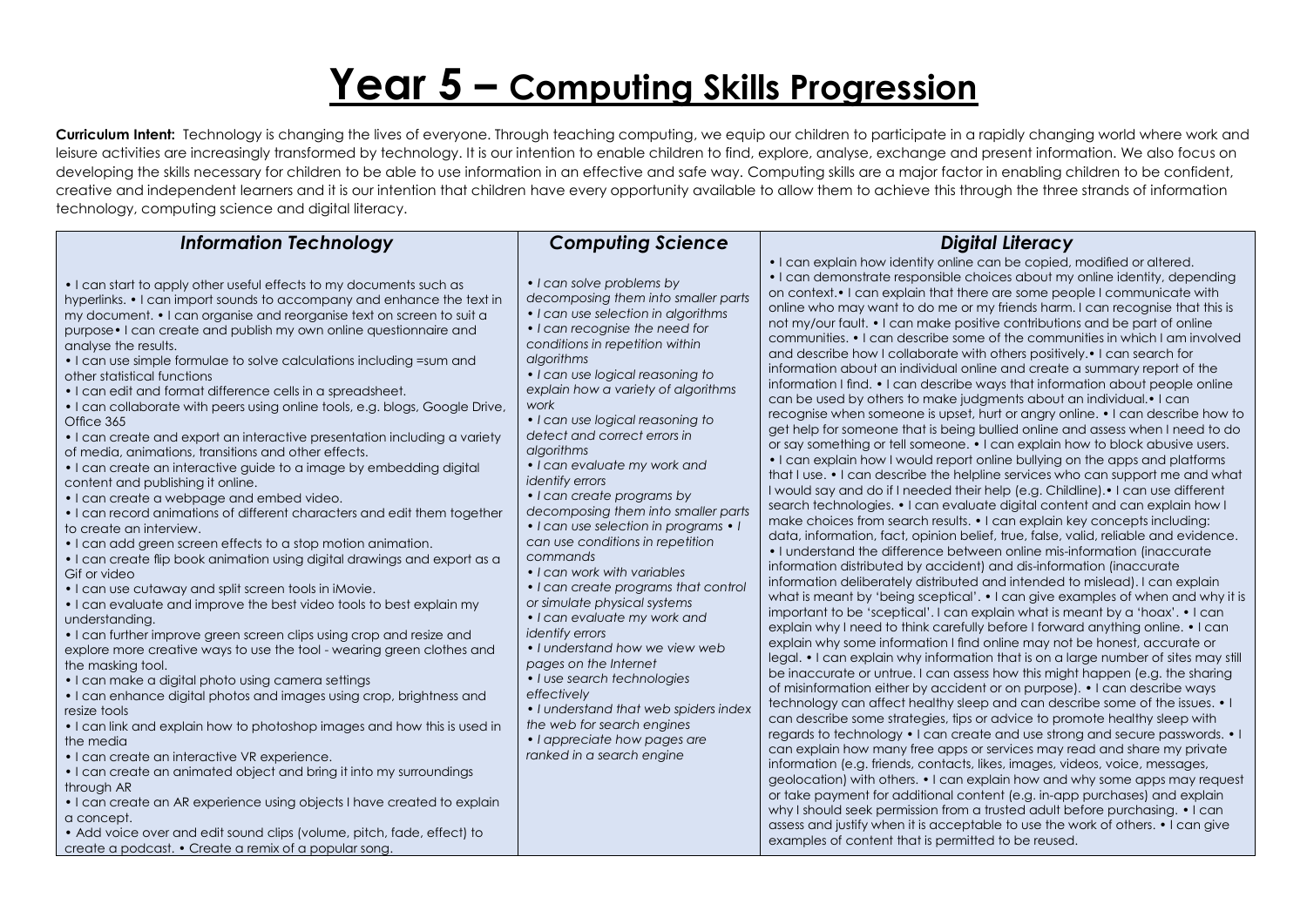## **Year 6 – Computing Skills Progression**

**Curriculum Intent:** Technology is changing the lives of everyone. Through teaching computing, we equip our children to participate in a rapidly changing world where work and leisure activities are increasingly transformed by technology. It is our intention to enable children to find, explore, analyse, exchange and present information. We also focus on developing the skills necessary for children to be able to use information in an effective and safe way. Computing skills are a major factor in enabling children to be confident, creative and independent learners and it is our intention that children have every opportunity available to allow them to achieve this through the three strands of information technology, computing science and digital literacy.

#### *Information Technology*

#### *Computing Science*

• I can confidently choose the best application to demonstrate my learning.

• I can format text to suit a purpose. • I can publish my documents online regularly and discuss the audience and purpose of my content.• I can write spreadsheet formula to solve more challenging maths problems. • I can create and publish my own online quiz with a range of media (images and video)• I can create a web site which includes a variety of media. • I can design an app prototype that links multimedia pages together with hyperlinks.• I can choose applications to communicate to a specific audience. • I can evaluate my own content and consider ways to improvements.• I can mix animations and videos recordings of myself to create video interviews. • I can plan, script and create a 3D animation to explain a concept or tell a story. • I can choose and create different types of animations to best explain my learning.• I can use the green screen masking tool with more than one character. • I can use picture in picture tools in iMovie. • can add animated subtitles to my film to further enhance my creation. • I can create videos using a range of media - green screen, animations, film and image.• I can edit a picture to remove items, add backgrounds, merge 2 photos • I can evaluate and discuss images explaining effects and filters that have been used to enhance the media. • Use a 3D drawing app to create a realistic representation of world objects • I can create and upload my own VR Google Expedition. • I can create an interactive poster using AR • I can explain how VR and AR works. • Add voice over and edit sound clips (volume, pitch, fade, effect) to use in a film or radio broadcast (podcast) • Compose a soundtrack that can be added to a film project.

*• I can recognise, and make use, of patterns across programming projects • I can write precise algorithms for use when programming • I can identify variables needed and their use in selection and repetition • I can decompose code into sections for effective debugging • I can critically evaluate my work and suggest improvements • I can use a range of sequence, selection and repletion commands combined with variables as required to implement my design • I can create procedures to hide complexity in programs • I can identify and write generic code for use across multiple projects • I can critically evaluate my work and suggest improvements • I can identify and use basic HTML tags (See Computer Networks objectives) • I understand what HTML is and recognize HTML tags • I know a range of HTML tags and can remix a web page • I can create a webpage using HTML*

#### *Digital Literacy*

• I can describe ways in which media can shape ideas about gender. • I can identify messages about gender roles and make judgements based on them. • I can challenge and explain why it is important to reject inappropriate messages about gender online. • I can describe issues online that might make me or others feel sad, worried, uncomfortable or frightened. I know and can give examples of how I might get help, both on and offline. • I can explain why I should keep asking until I get the help I need.

• I can show I understand my responsibilities for the well-being of others in my online social group. • I can explain how impulsive and rash communications online may cause problems (e.g. flaming, content produced in live streaming). • I can demonstrate how I would support others (including those who are having difficulties) online. • I can demonstrate ways of reporting problems online for both myself and my friends. • I can explain how I am developing an online reputation which will allow other people to form an opinion of me. • I can describe some simple ways that help build a positive online reputation. • I can describe how to capture bullying content as evidence (e.g screen-grab, URL, profile) to share with others who can help me. • I can identify a range of ways to report concerns both in school and at home about online bullying. • I can use search technologies effectively. • I can explain how search engines work and how results are selected and ranked. • I can demonstrate the strategies I would apply to be discerning in evaluating digital content. • I can describe how some online information can be opinion and can offer examples. • I can explain how and why some people may present 'opinions' as 'facts'. I can define the terms 'influence', 'manipulation' and 'persuasion' and explain how I might encounter these online (e.g. advertising and 'ad targeting'). • I can demonstrate strategies to enable me to analyse and evaluate the validity of 'facts' and I can explain why using these strategies are important. • I can identify, flag and report inappropriate content. I can describe common systems that regulate age-related content (e.g. PEGI, BBFC, parental warnings) and describe their purpose. • I can assess and action different strategies to limit the impact of technology on my health (e.g. nightshift mode, regular breaks, correct posture, sleep, diet and exercise). • I can explain the importance of self-regulating my use of technology; I can demonstrate the strategies I use to do this (e.g. monitoring my time online, avoiding accidents). I use different passwords for a range of online services. • I can describe effective strategies for managing those passwords (e.g. password managers, acronyms, stories). • I know what to do if my password is lost or stolen. • I can explain what app permissions are and can give some examples from the technology or services I use. • I can describe simple ways to increase privacy on apps and services that provide privacy settings. I can describe ways in which some online content targets people to gain money or information illegally; • I can describe strategies to help me identify such content (e.g. scams, phishing)

• I can demonstrate the use of search tools to find and access online content which can be reused by others. • I can demonstrate how to make references to and acknowledge sources I have used from the internet